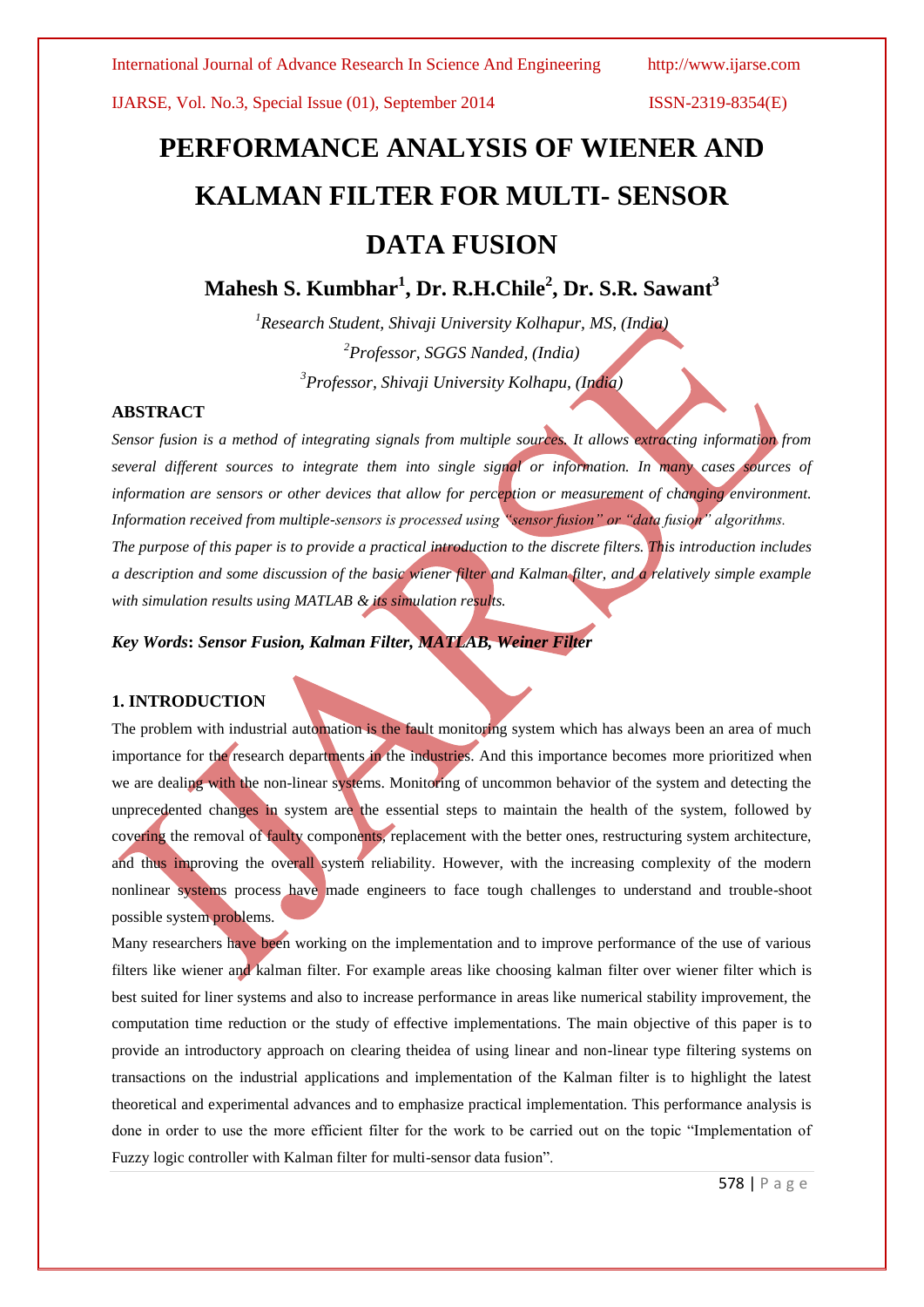Next chapter deals with mainly with the background survey of wiener filter and kalman filter.

#### **II DATA FUSION**

A process dealing with the association, correlation, and combination of data and information from single and multiple sources to achieve refined position and identity estimates, and complete and timely assessments of situations and threats, and their significance. The process is characterized by continuous refinements of estimates, assessments and the evaluation for the need of additional sources, or modification of the process itself, to achieve improved results [1].

The concept of multisensor data fusion is hardly new. As humans and animals evolved, they developed the ability to use multiple senses to help them survive. For example, assessing the quality of an edible substance may not be possible using only with the sense of vision; the combination of sight, touch, smell, and taste is far more effective. Similarly, when vision is limited by structures and vegetation, the sense of hearing can provide advanced warning of impending dangers. Thus, multisensory data fusion is naturally performed by animals and humans to assess more accurately the surrounding environment and to identify threats,thereby improving their chances of survival. Interestingly, recent applications of data fusion have combined data from an artificial nose and an artificial tongue using neural networks and fuzzy logic.

The technology of multisensor data fusion is rapidly evolving. There is much concurrent research ongoing to develop new algorithms, to improve existing algorithms, and to assemble these techniques into an overall architecture capable of addressing diverse data fusion applications.

The most mature area of data fusion process is level 1 processing using multisensor data to determine the position, velocity, attributes, and identity of individual objects or entities. Determining the position and velocity of an object on the basis of multiple sensor observations is a relatively old problem. Gauss and Legendre developed the method of least squares for determining the orbits of asteroids. Numerous mathematical techniques exist for performing coordinate transformations, associating observations to observations or to tracks, and estimating the position and velocity of a target. Multisensor target tracking is dominated by sequential estimation techniques such as the Kalman filter. Challenges in this area involve circumstances in which there is a dense target environment, rapidly maneuvering targets, or complex signal propagation environments (e.g., involving multipath propagation, co channel interference, or clutter). However, single-target tracking in excellent signal-to-noise environments for dynamically well-behaved (i.e., dynamicallypredictable) targets is a straightforward, easily resolved problem.

The reasons to use multisensor data fusion:

- 1. There is no substitute for a good sensor.
- 2. Downstream processing cannot absolve the sins of upstream processing.
- 3. The fused answer may be worse than the best sensor.
- 4. There are no magic algorithms.
- 5. There will never be enough training data.
- 6. It is difficult to quantify the value of data fusion.
- 7. Fusion is not a static process.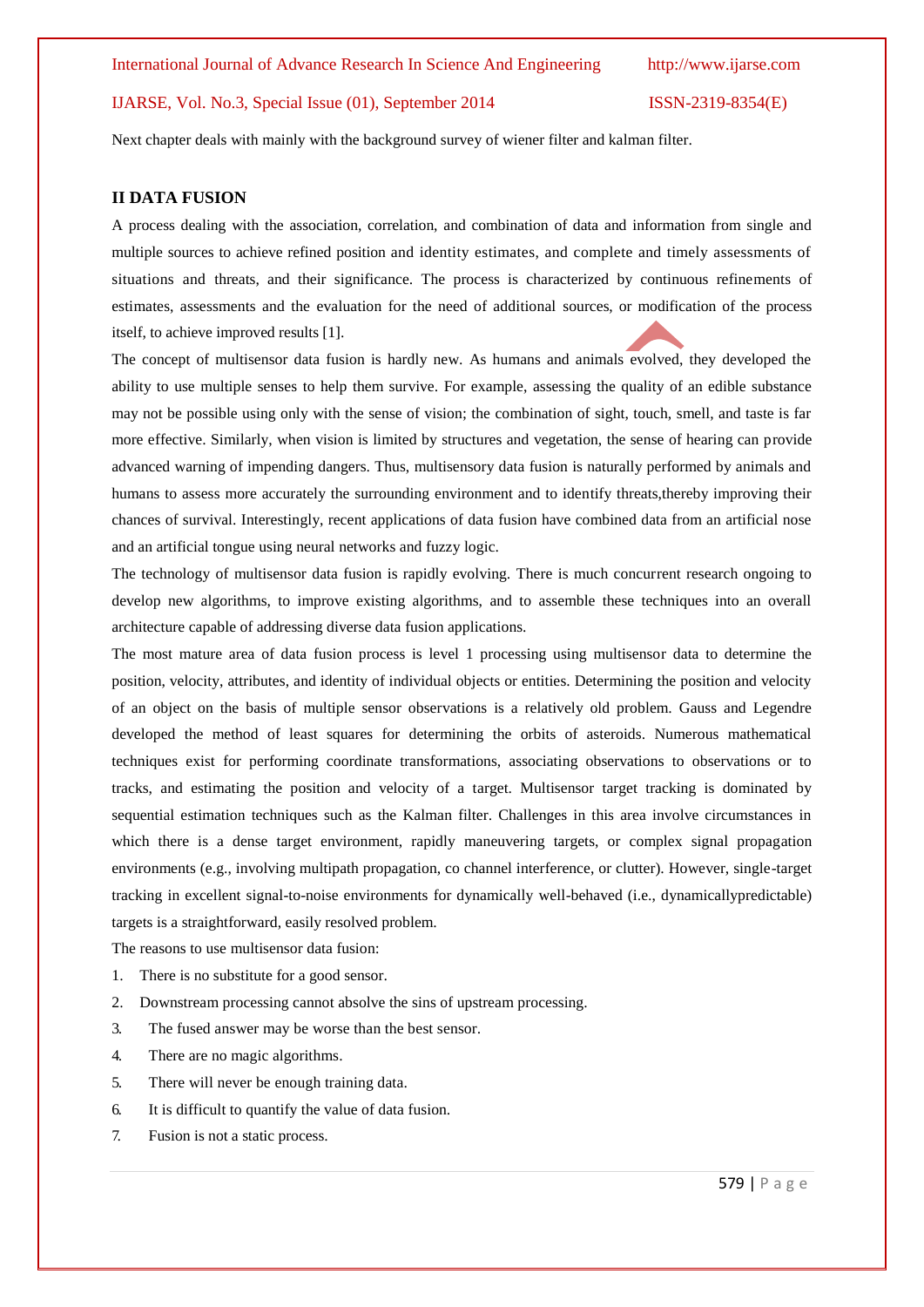The original issues identified (viz., that fusion is not a static process, and that the benefits of fusion processing are difficult to quantify) still hold true.

Overall, this is an exciting time for the field of data fusion. The rapid advances and proliferation of sensors, the global spread of wireless communications, and the rapid improvements in computer processing and data storage enable new applications and methods to be developed.

Data fusion has suffered from a lack of rigor with regard to the test and evaluation of algorithms and the means of transitioning research findings from theory to application. The data fusion community must insist on high standards for algorithm development, test, and evaluation; creation of standard test cases; and systematic evolution of the technology to meet realistic applications.

Taking this advantage we have planned to implement a industrial application using themultisensor data fusion. The next chapters deal with choosing of appropriate filter for our application which produces accurate and more error free results.

#### **III THE WIENER FILTER**

The Wiener filter is used in image processing to remove noise from a picture; it is commonly used to de-noise audio signals, especially speech, as a preprocessor before speech recognition.

The goal of the Wiener filter is to filter out noise that has corrupted a signal. It is based on a statistical approach, and a more statistical account of the theory is given in the MMSE estimator article.

Typical filters are designed for a desired frequency response. However, the design of the Wiener filter takes a different approach. One is assumed to have knowledge of the spectral properties of the original signal and the noise, and one seeks the linear time-invariant filter whose output would come as close to the original signal as possible. Wiener filters are characterized by the following:

- 1. Assumption: signal and (additive) noise are stationary linear stochastic processes with known spectral characteristics or known autocorrelation and cross-correlation
- 2. Requirement: the filter must be physically realizable/causal (this requirement can be dropped, resulting in a non-causal solution)
- Performance criterion: minimum mean-square error (MMSE). This filter is frequently used in the process of deconvolution; for this application, see Wiener deconvolution.

#### **IV THE KALMAN FILTER**

The Kalman filter, also known as linear quadratic estimation (LQE), is an algorithm that uses a series of measurements observed over time, containing noise (random variations) and other inaccuracies, and produces estimates of unknown variables that tend to be more precise than those based on a single measurement alone. More formally, the Kalman filter operates recursively on streams of noisy input data to produce a statistically optimal estimate of the underlying system state.

Experimental measurements are never perfect,[3] even with sophisticated modern instruments. The problem of estimating the state of a stochastic dynamical system from noisy observations taken on the state is of central importance in engineering. Noise filtering is an important part of processing a real signal sequence. There are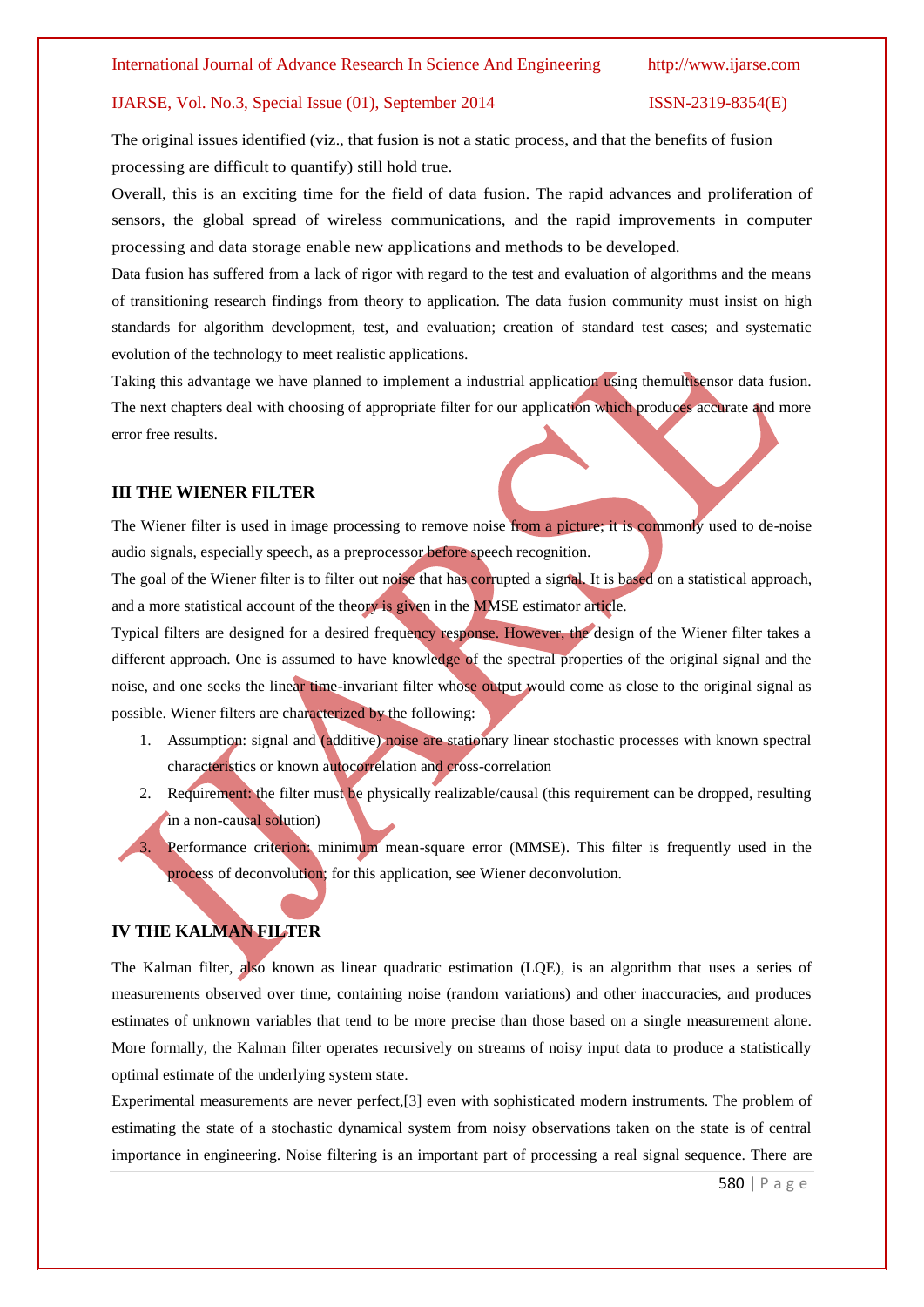many kinds of filters could be used for estimation purpose, such as mean filter, median filter, Gaussian filter, and so on. In this article, we discuss the performances of Kalman filter and fuzzy Kalman filter. There are two basic processes that are modeled by the Kalman filter. The first process is a model describing how the error state vector changes in time. This model is the system dynamics model. The second model defines the relationship between the error state vector and any measurements processed by the filter, and it is the measurement model. Intuitively, the Kalman filter sorts out information and weights the relative contributions of the measurements and of the dynamic behavior of the state vector. The measurements and state vector are weighted by theirrespective covariance matrices. The Kalman filter estimates a process by using a form of feedback control: the filter estimates the process state at some time and then obtains feedback in the form of (noisy) measurements. As such, the equations for the Kalman filter fall into two groups: time update equations and measurement update equations. The time update equations are responsible for projecting forward (in time) the current state and error covariance estimates to obtain the a priori estimates for the next time step. The measurement update equations are responsible for the feedback i.e. for incorporating a new measurement into the a priori estimate to obtain an improved a posteriori estimate.

The Kalman filter is an optimal recursive data processing algorithm<sup>[2]</sup> that provides a linear, unbiased, and minimum error variance estimate of the unknown state vector **X**,  $\overline{E}$  *31"* at each instant  $k = 1.2$ , ..., (indexed by the subscripts) of a discrete-time controlled process described by the linear stochastic difference equations:

#### $\mathbf{x}_{k+1} = \mathbf{A}_k \mathbf{x}_K + \mathbf{B}_K \mathbf{u}_K + \mathbf{w}_k$ .... (1)

#### $z_k = H_k x_k + v_k$ **……** (2)

where *Xk*is an *n* **x** 1 system state vector, *Akis* an  $\bf{u}$  **x**  $\bf{v}$  transition matrix, *Ukis* an *I* **x** 1 vector of the input forcing function, *Bk*is an *n* **x** *1* matrix, *wk*is an *n* **x** 1 process noise vector, *zk*is a *m* **x** 1 measurement vector, *Hk*is a *m* **x** *n* measurement matrix, and *vk*is a *m* **x** 1 measurement noise vector. Both *w.4* and *vk*are assumed to be uncorrelated zero-mean Gaussian white noise sequences with covariance.

$$
E\{\boldsymbol{\psi}_k \boldsymbol{\psi}_i^T\} = \begin{cases} Q_k, & i = k \\ 0 & i \neq k \end{cases} \tag{3}
$$
\n
$$
E\{\boldsymbol{\psi}_k \boldsymbol{\nu}_i^T\} = \begin{cases} R_k, & i = k \\ 0 & i \neq k \end{cases} \tag{4}
$$
\n
$$
E\{\boldsymbol{\psi}_k \boldsymbol{\nu}_i^T\} = 0 \quad \text{for all } k \text{ and } i \tag{5}
$$

Where **E** { . } is the statistical expectation, superscript **T** denotes transpose, **Qk**is the process noise covariance matrix, and **Rk**is the measurement noise covariance matrix. The Kalman filter algorithm can be organized in two groups of equations,

### 1) Time update (or prediction) equations

$$
\hat{x}_{k+1} = A_k \hat{x}_k + B_k u_k
$$
\n(6)  
\n
$$
P_{k+1} = A_k P_k A_k^T + Q_k
$$
\n(7)

These equations project, from time step  $k$  to step  $k+l$ , the current state and error covariance estimates to obtain the *a priori* (indicated by the super minus) estimates for the next time step.

2) Measurement update (or correction) equations: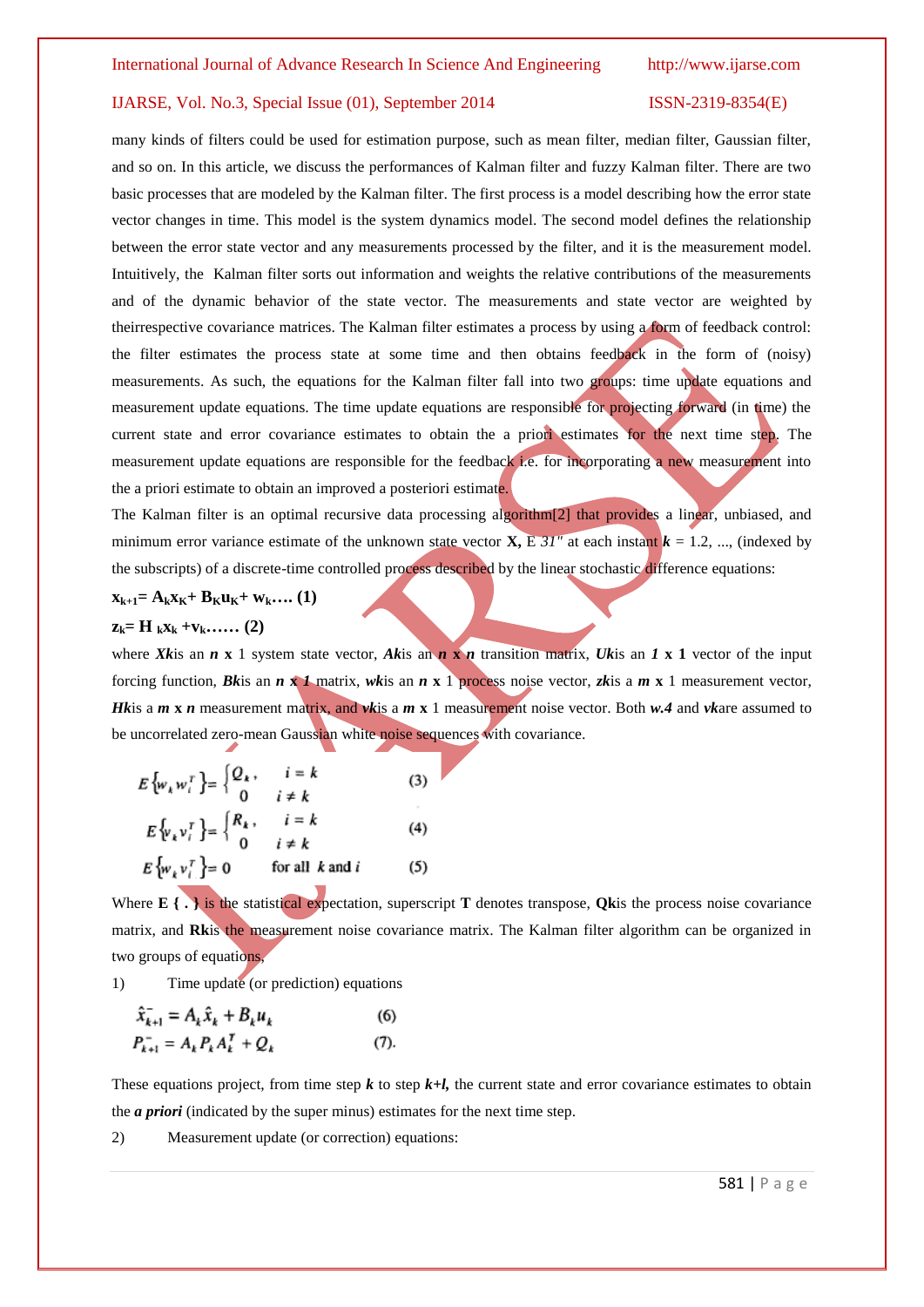International Journal of Advance Research In Science And Engineering

IJARSE, Vol. No.3, Special Issue (01), September 2014 ISSN-2319-8354(E)

$$
K_{k} = P_{k}^{-} H_{k}^{T} [H_{k} P_{k}^{-} H_{k}^{T} + R_{k}]^{-1}
$$
(8)  

$$
\hat{x}_{k} = \hat{x}_{k}^{-} + K_{k} [z_{k} - H_{k} \hat{x}_{k}^{-}]
$$
(9)  

$$
P_{k} = [I - K_{k} H_{K}] P_{k}^{-}
$$
(10).

These equations incorporate a new measurement into the *a priori* estimate to obtain an improved *a posteriori*  estimate. In the above equations, *ik*is an estimate of the system state vector *Xk,* and *Pk*is the covariance matrix corresponding to the state estimation error defined by,

$$
P_k = E\left\{ (x_k - \hat{x}_k)(x_k - \hat{x}_k)^T \right\}
$$
 (11)

the term  $H$  is the one-stage predicted output referred to as the innovation sequence or residual, generally denoted as rand defined as

 $r_k = (z_k - H_k \hat{x}_k^{-})$  $(12).$ 

**V IMPLEMENTATION**



#### **Fig.1: Proposed Architecture**

If the multisensor data are commensurate (i.e., if the sensors are measuring the same physical phenomena such as two visual image sensors or two acoustic sensors) then the raw sensor data can be directly combined. Techniques for raw data fusion typically involve classic estimation methods such as Kalman filtering. Conversely, if the sensor data are non-commensurate then the data must be fused at the feature/state vector level or decision level.

The paper describes implementation and test results of the two filters using MATLAB, the figure shows a basic proposed diagram of the system under implementation,

Here we have planned to use three different heat sensors which are of nonlinear type and thus will result in errors while data fusion hence in order to rectify these errors the MATLAB implementation iscarried out to choose between kalman and wiener filters.

The working environment in the MATLAB an powerful tool for mathematical processing of the data provides suitable tools to implement the project. As a first step the comparative implementation and test results have been shown. A constant sine wave signal source is been fed as input which can be taken as the data from the sensor, along with it a noise source is been added to provide test environment of the multisensor data fusion.

The figure 2 shows an implemented result of wiener filter which provides not much smoothening of signal.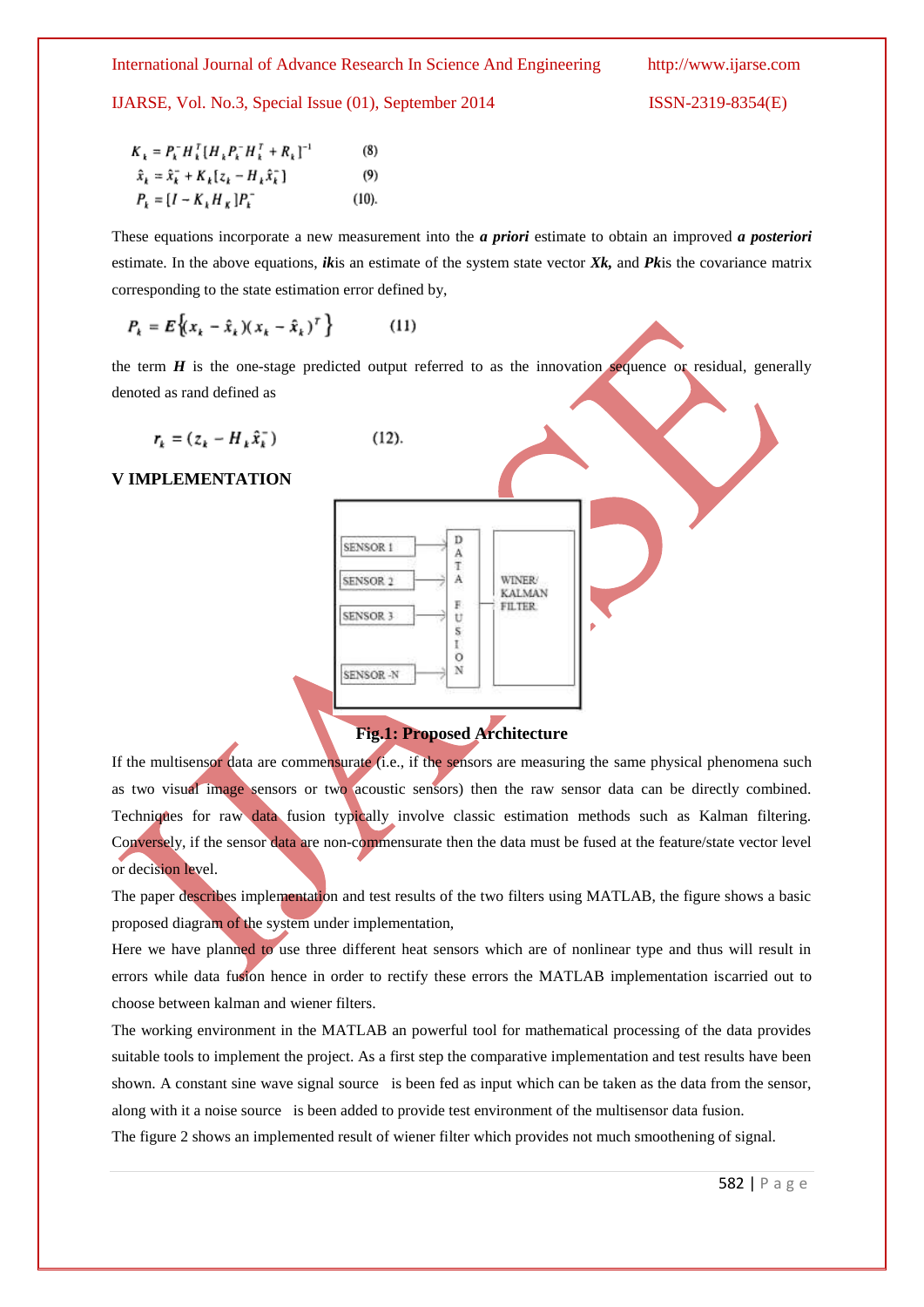



### **Fig.2: Weiner Filter Implementation With Simulation**

which is not suitable for the range of sesor data we have planned to fuse so the kalaman filter implementation was tested which shown moreprecise filtering and unchanged input actual data, figure 3 shows implimenation and its test results in MATLAB environment. The kalman filter due to its feedback and predict and correct type of approch provieds grater stablity and sensitivity towards the input and output singnals.



#### **Fig.3: Kalman Filter Implementation With Simulation**

Since 3 sensors are been planned to use, the Adaptive kalman filtering and fuzzy logic estimator has been planned which is under progress.

### **VI CONCLUSION**

By observing the comparison of the simulation it is observed that the wiener filter will respond in linear increment of noise in the given limits. If noise signaladded in the input no linearly the output of the filter was not as per the equation. Whereas same situation comes for the simulation using kalman filter the output is as per the equation. It will be concluded that if nonlinear situation occurs then Kalman filter will be better.